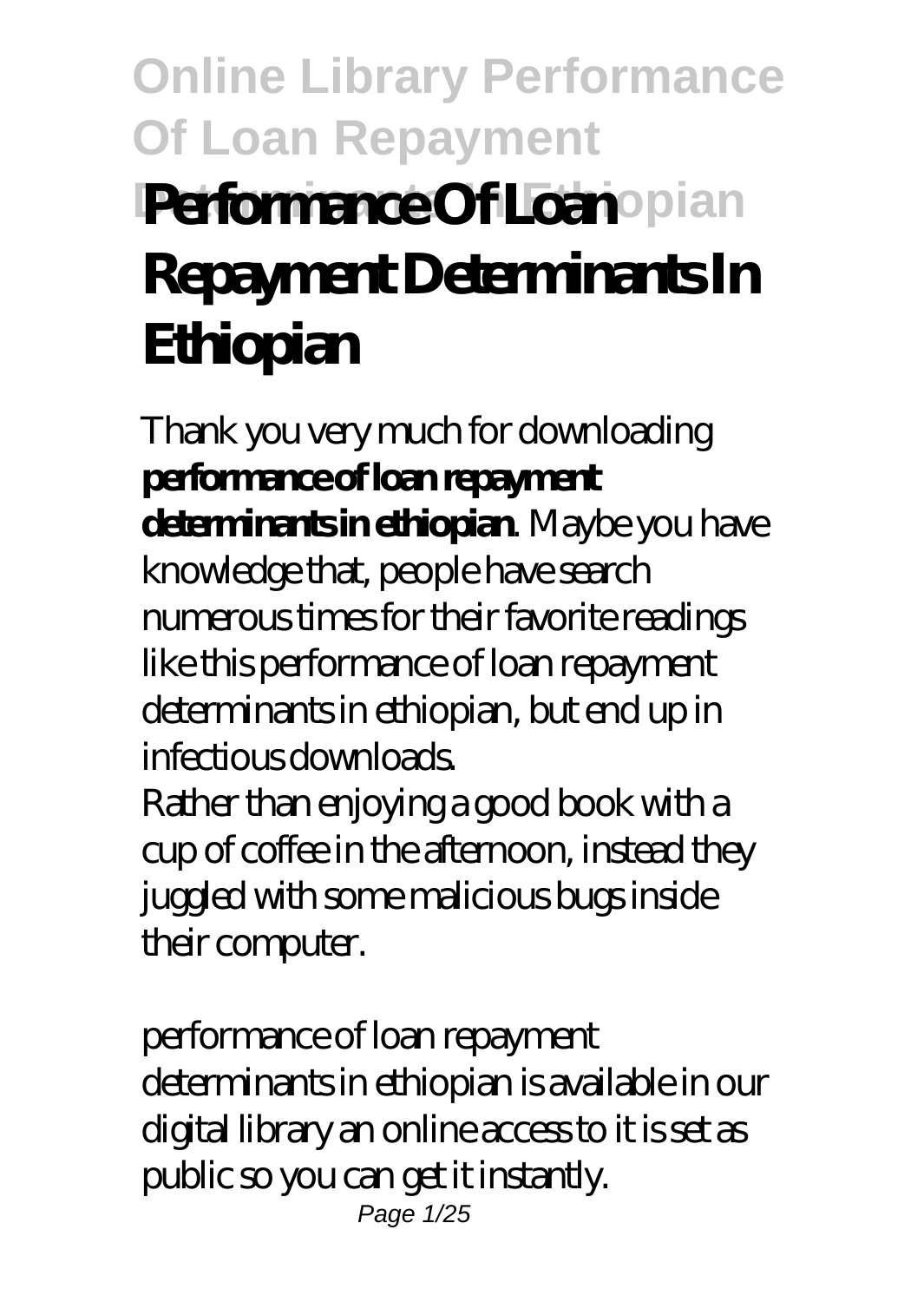**Our book servers hosts in multiple pian** countries, allowing you to get the most less latency time to download any of our books like this one.

Merely said, the performance of loan repayment determinants in ethiopian is universally compatible with any devices to read

Financial Series - Loan Repayments (2 of 3: How to determine the repayment) Student Loan Repayment Options \$0 Payment Owed on Student Loans! | My Student Loan Repayment Strategy **Repayment: What to Expect** Let's talk about student loans \u0026 NHSC Loan Repayment Program *Which Student Loan Repayment Plan is Best for Me? (Powered by Turbo Blog)* **7 Student Loan Repayment Options You Must See | Best Financial Advice** DOCTOR w/ 350,000 in School Loans | BEST PAYMENT STRATEGY Page 2/25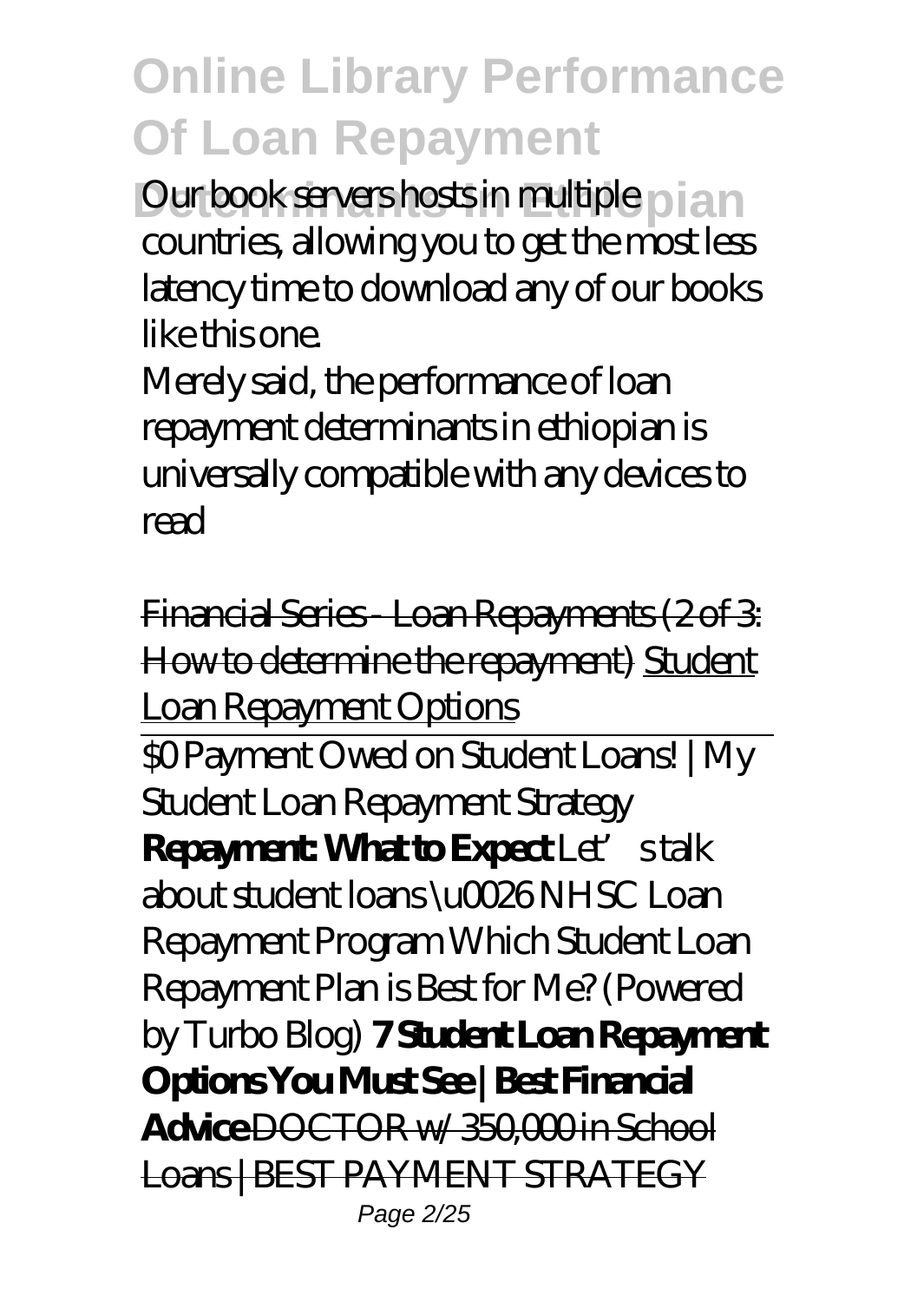**Student Loan Payment Plans Federal 2020** repayment plan student loans *Explaining The Army Student Loan Repayment Program How To Choose A Student Loan Repayment Plan NEW OPPORTUNITY for NP/Midwife Student Loan Repayment up to \$120,000 | Dr. Lada How to pay off student loans 4-5X faster! Debt Snowball Vs Debt Avalanche | Which is the Best Debt Payoff Strategy?* My \$172,000 Debt Story Public Service Loan Forgiveness: How it Actually Works **How Can I Pay Off My Student Loans Faster? How Do I Take Advantage Of The Military Student Loan Repayment Plan?** *Secret Ways To Get Student Loan Forgiveness* You Don't Have To Pay Your Student Loans Student Loan Forgiveness: (Biggest Scam!) I Have \$80,000 In Debt and I Only Make \$19k A Year How To Find The Best Student Loan Repayment Plan How To Get A Loan With An Income Based Repayment Plan IBR Student Loans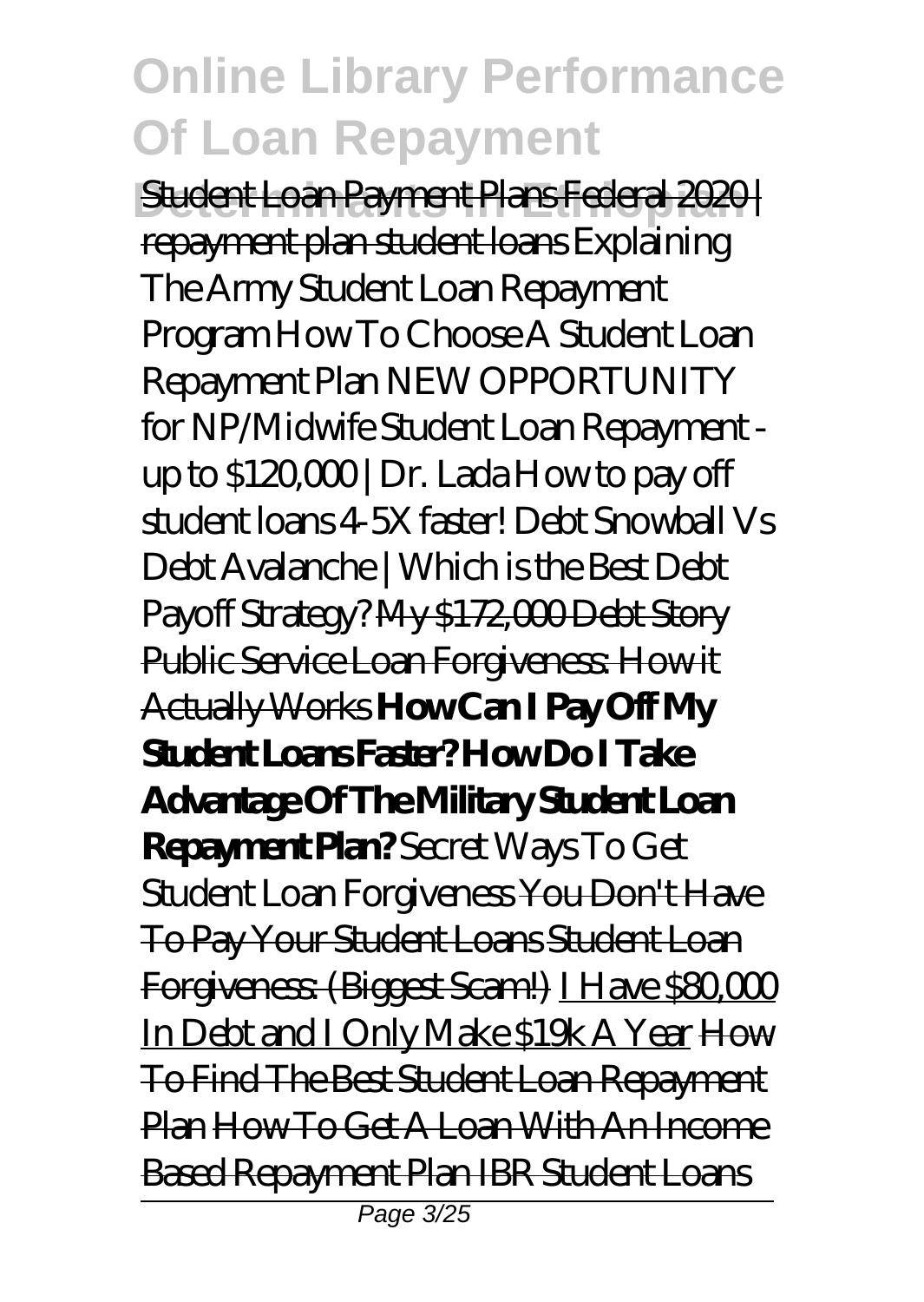A guide to loan repayments Rating **pian** Assignment Methodologies (FRM Part 2 2020 – Book 2 – Chapter 4) *The Credit Analyst (FRM Part 2 2020 – Book 2 – Chapter 2)* Payment Plans for Federal Student Loans *Financial Math for Actuaries, Lecture 3: Loans and Loan Repayment* Rick Rule (Sprott U.S. Holdings) - Investing in Precious Metals and Natural Resource Markets Performance Of Loan Repayment **Determinants** 

intended to identify the determinants of loan repayment performance of ACSI. Hence, depending on theoretical, empirical works and institution specific contexts, the study incorporated different variables which simultaneously affect loan repayment performance of clients of ACSI.

DETERMINANTS OF LOAN REPAYMENT PERFORMANCE IN ACSI According to various researches factors that Page 4/25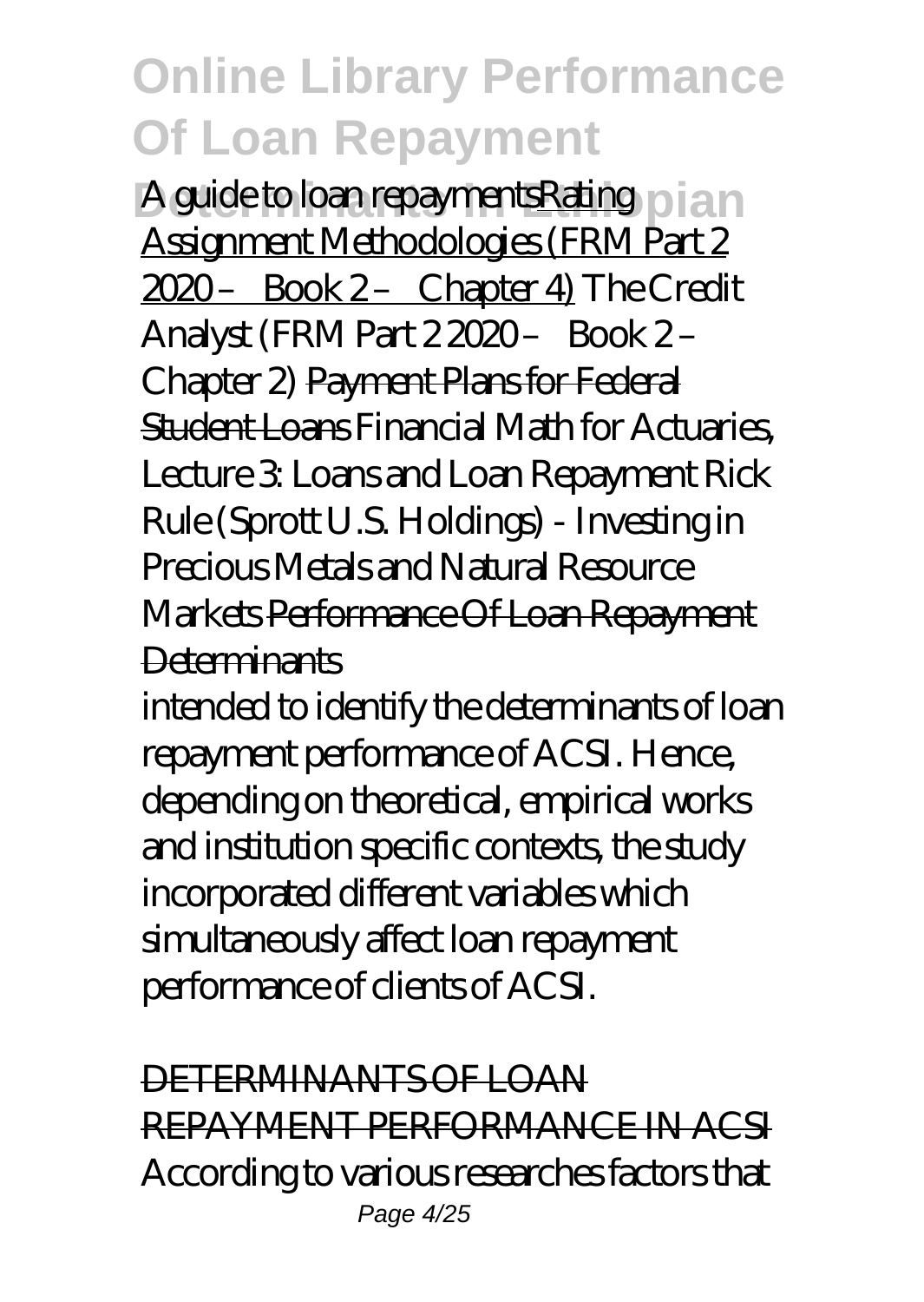determine loan repayment performance n include; borrowers perceived need, that is borrowers have to be given an opportunity to borrow for their perceived needs, competence, that is the borrowers past personal and profit record, past

#### DETERMINANTS OF SUCCESSFUL LOAN REPAYMENT PERFORMANCE  $\overline{\overline{\mathsf{QF}}}$

A sound understanding of the mechanisms determining loan repayment performance is invaluable for Micro-Finance Institutions (henceforth, MFIs). Knowing the main repayment determinants, MFIs can identify borrowers with a higher risk of default, thereby allocating loans more efficiently, thus ultimately increasing repayment rates.

Determinants of loan repayment performance among borrowers ... Efrem and Ibrahim (2003) in their study on Page 5/25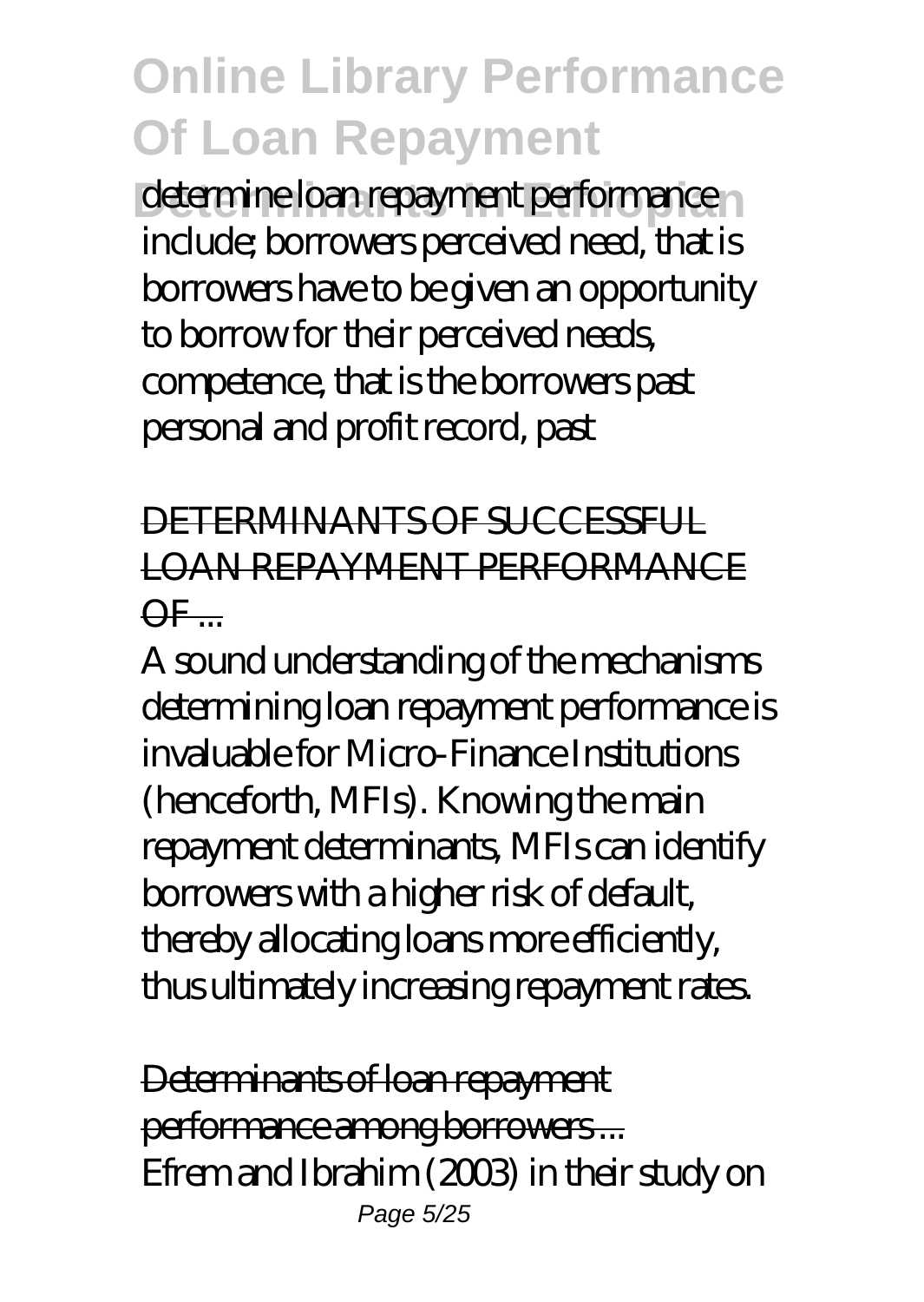determinants of loan repayment practice in Bahirdar town identifies loan size, age of beneficiaries, household size, and number of years of formal education and occupation as the key predictors of loan repayment.

Determinants of Loan Repayment Performance: Evidence from ... Knowledge on determinants of loan repayment is undoubtedly important for the lender. Empirical studies in this connection are however limited in Ethiopia, though recently researchers are showing interest on such studies. As regards the determinants of loan repayment, Mengistu B. (1997) conducted a study on the Market

Determinants of loan repayment performance: Case study of ... identify determinants of loan repayment performance of . Microfinance institutio ns in Gedeo z one. As previo usly . explained, Page 6/25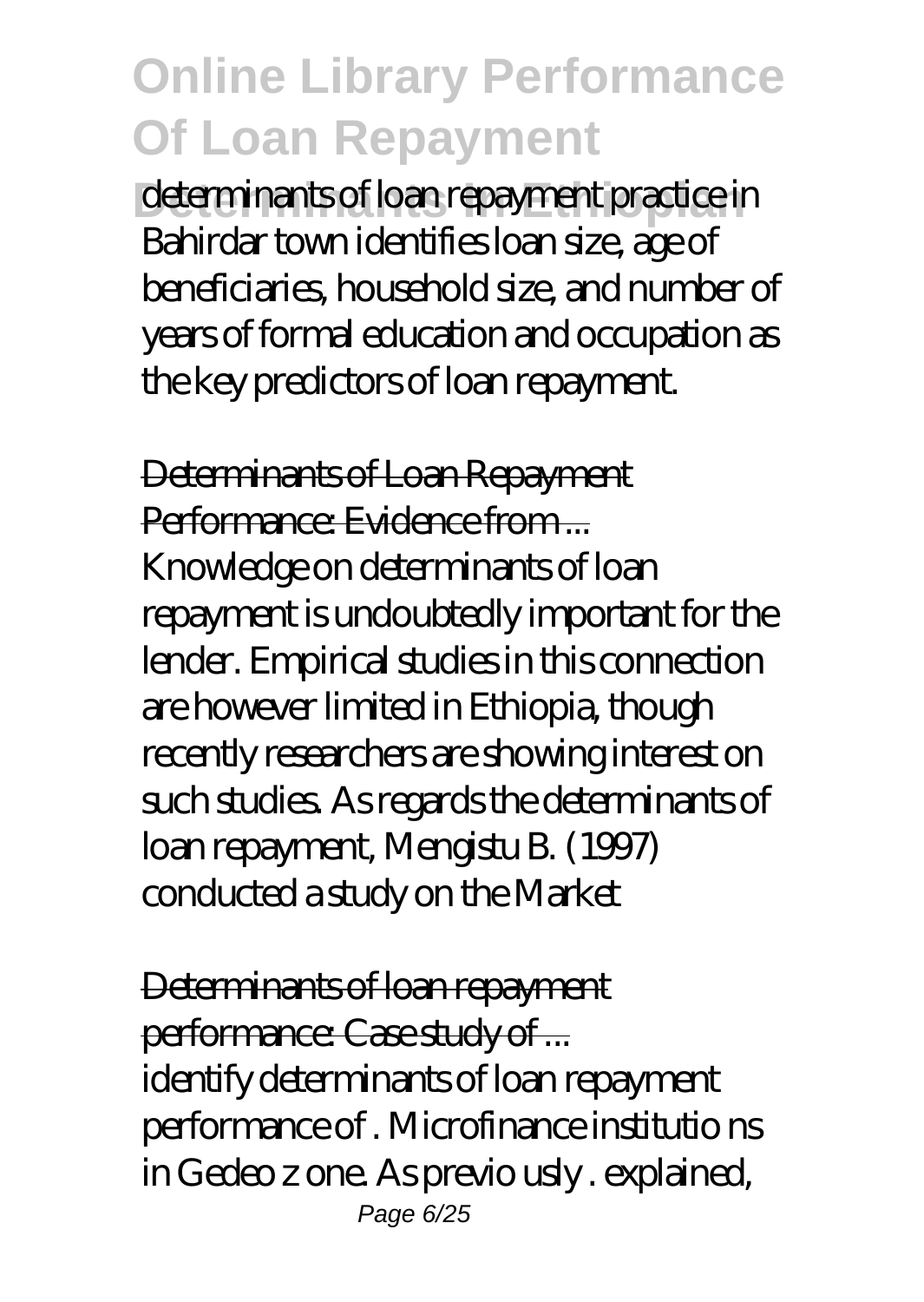binomial logistic regression was emplo yed to .

#### (PDF) Determinants of Loan Repayment: The Case of  $-$

occupation can influence loan repayment. Determinants of loan repayment performance of fishermen, Ghana employed multiple regression analysis in their study. Their results revealed that low level of education, lack of alternative income generating activity, cumbersome loan processing procedures, they are likely to have high loan default. The study

Performance of Loan Repayment Determinants in Ethiopian ... help alleviate poverty. Each MFI tries to maximize its repayment performance, whether it is profit oriented or not. One indicator of effective MFIs is the loan repayment performance of the borrowers Page 7/25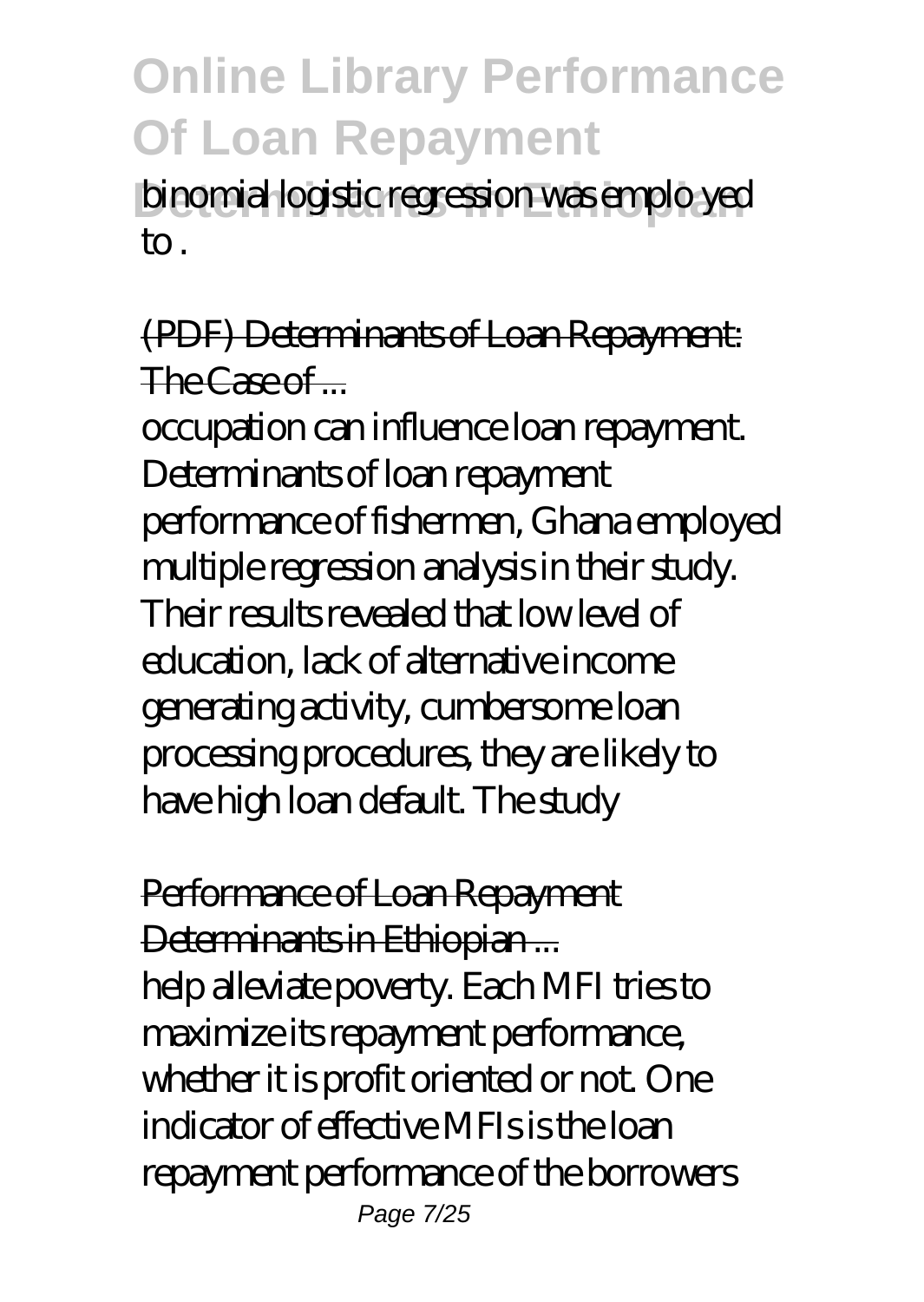**(Sengupta and Aubuchon, 2008). High n** repayment rates are associated with - benefits both for the MFI and the borrowers Godquin, 2004).

Determinants of loan Repayment **Performance** This study focused on the analysis of determinants of loan repayment performance of smallholder farmers in Kalu district, Amhara National Regional State. In this study, primary data were collect from 130 randomly selected borrowers using semistructured questionnaire. In addition, secondary data were collected from different

Determinants of Loan Repayment Performance of Smallholder the loan repayment performance of smallholder farmers, while production loss, informal credit, social festival and loan-toincome ratio negatively influenced the loan Page 8/25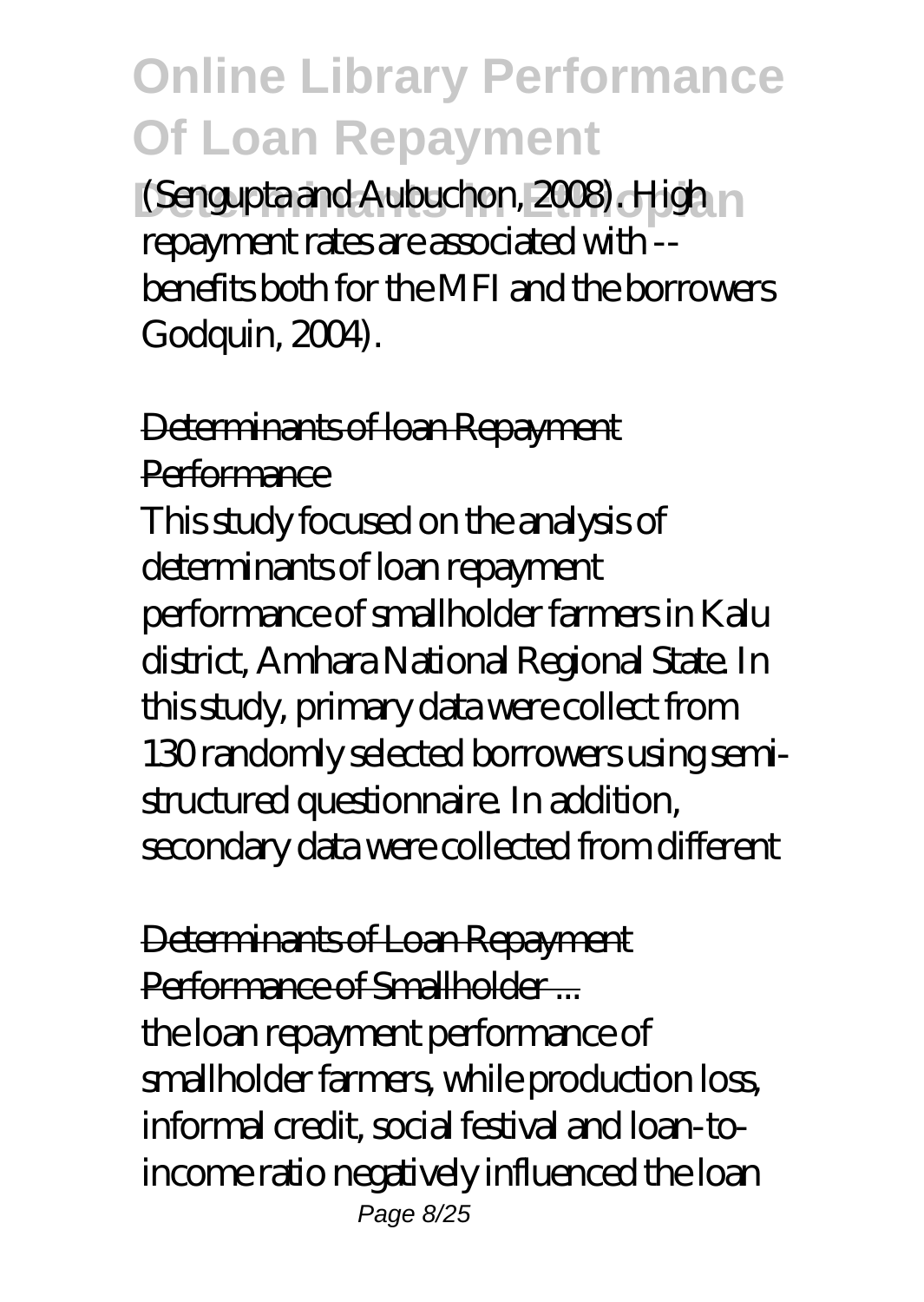repayment of smallholder farmers ( $p<0.05$ ). Based on the findings policy implications were drawn for improving loan repayment performance and sustainability of credit

Factors Affecting Loan Repayment Performance of ...

Based on this researchers' intended to study major socio- economic factors and loan related factors that determines loan repayment performance of borrowers in SMFI. In fact, the identifying and analyzing such determining factors of loan repayment rate is vital in the achievement of profitability and sustainability of MFIs.

Performance of Loan Repayment Determinants in Ethiopian ... economic determinants of loan repayment performance of fishermen. Inability of borrowers to repay amount of loans collected is crucial for the long-term Page 9/25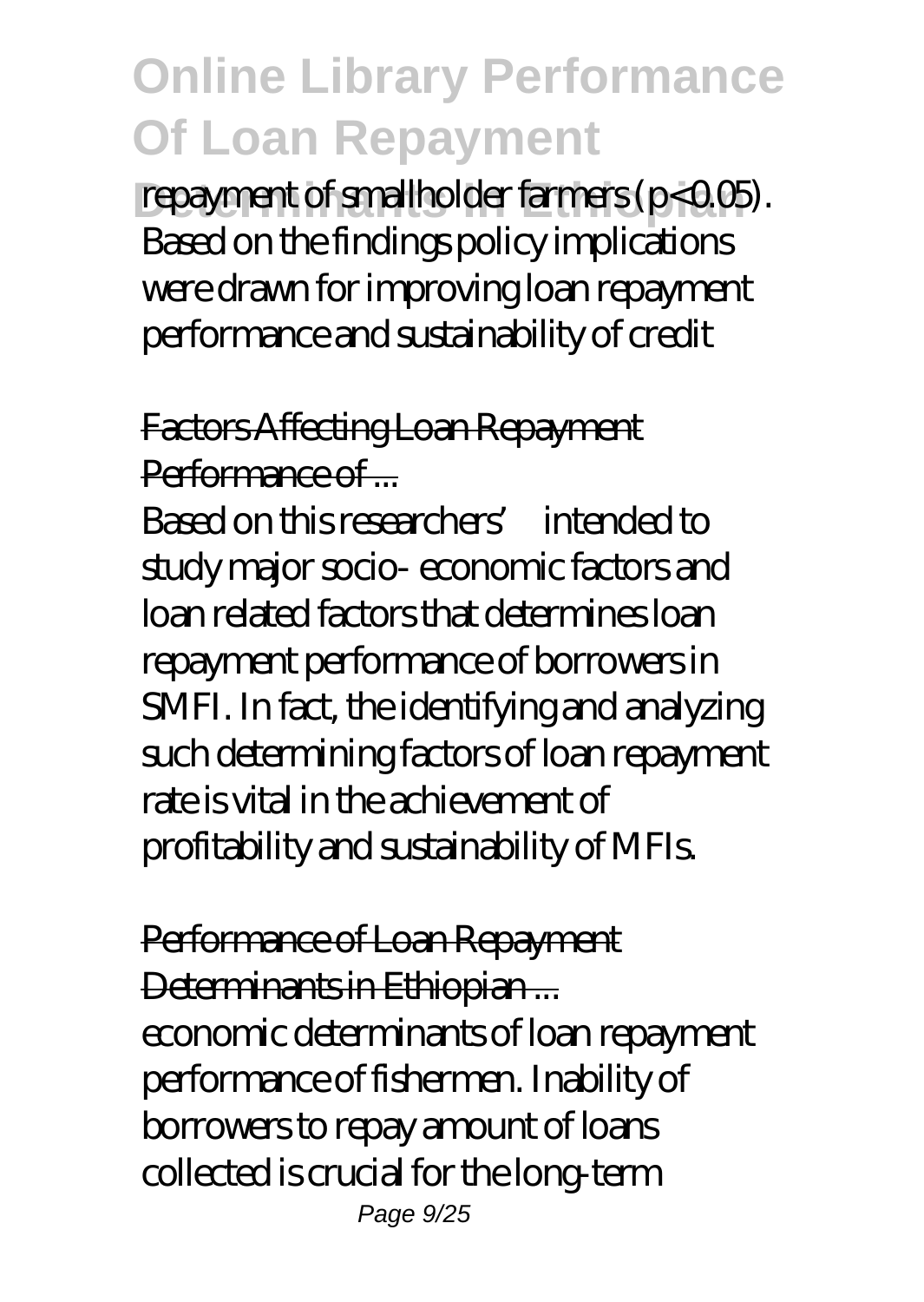sustenance of the credit institutions. As a result, many studies have tried to examine loan repayment performance of many socioeconomic groups. Empirical work by Arene (1993) revealed

#### DETERMINANTS OF LOAN REPAYMENT PERFORMANCE OF FISHERMEN ...

Micro finance involves the provision of micro-credit, savings, and other services to the poor that are excluded by the commercial banks for collateral and other reasons. Microfinance is relatively new to Ethiopia and came to existence during 1994-95.

Performance of Loan Repayment Determinants in Ethiopian ... One indicator of effectiveness of MFIs is the loan repayment performance of the borrowers 6. High loan repayment rates Page 10/25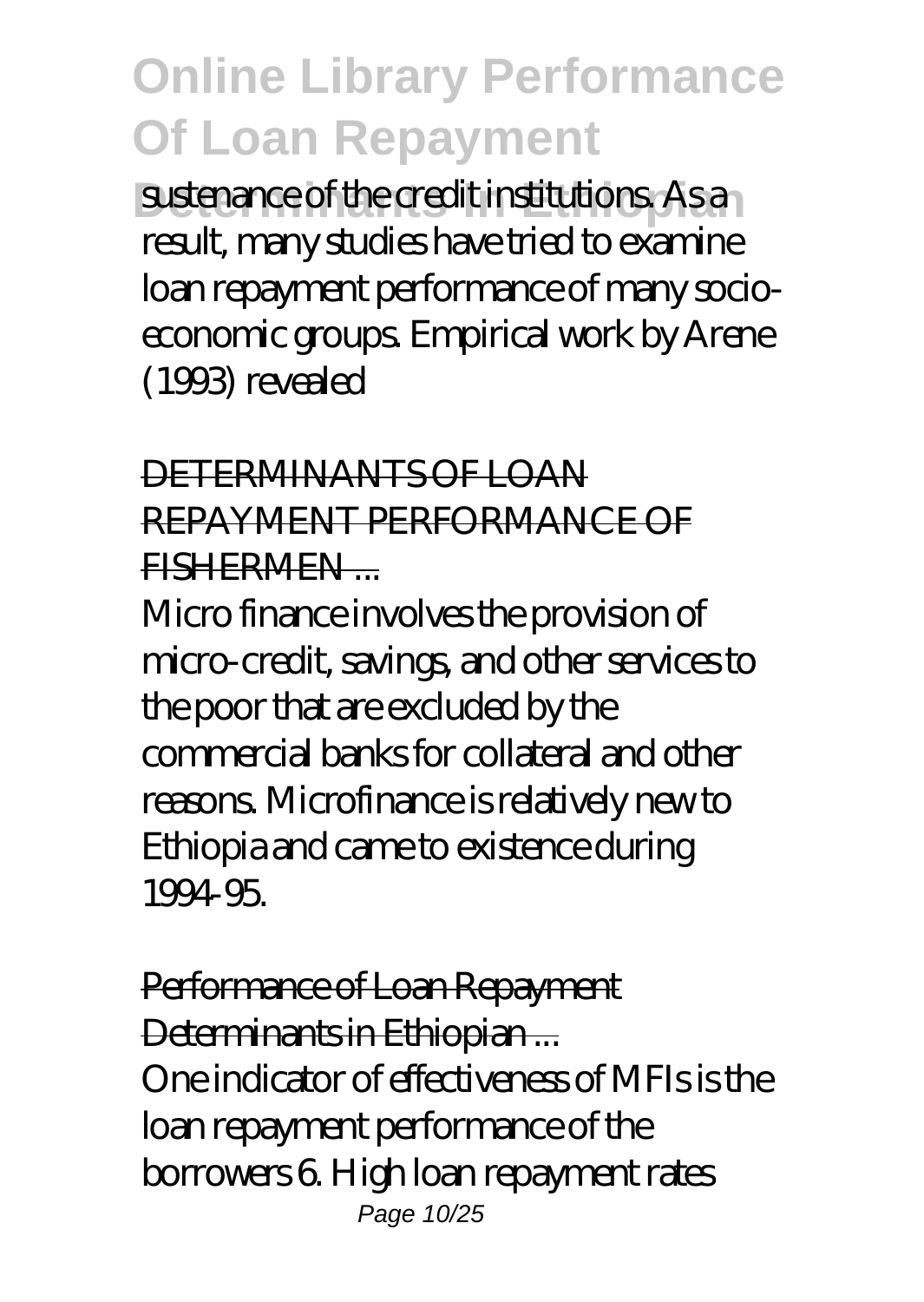**benefits both MFIs and the borrowers 5.** Also it is argued that high repayment rates reflect the adequacy of MFIs' services to clients' needs. High repayment rate helps to obtain the next higher amount of loan 7.

Determinants of Loan Repayment Performance of Omo-

This study was conducted with the aim of analyzing the factors that influence microfinance loan repayment investigating determinants of loan repayment performance of borrowers (beneficiaries) and identify the major factors that face OMFI, by using primary data collected through structured questionnaire.

Determinants of microfinance loan repayment performance ...

although loan repayment performance is determined by willingness, ability and other characteristics of the borrowers; businesses Page 11/25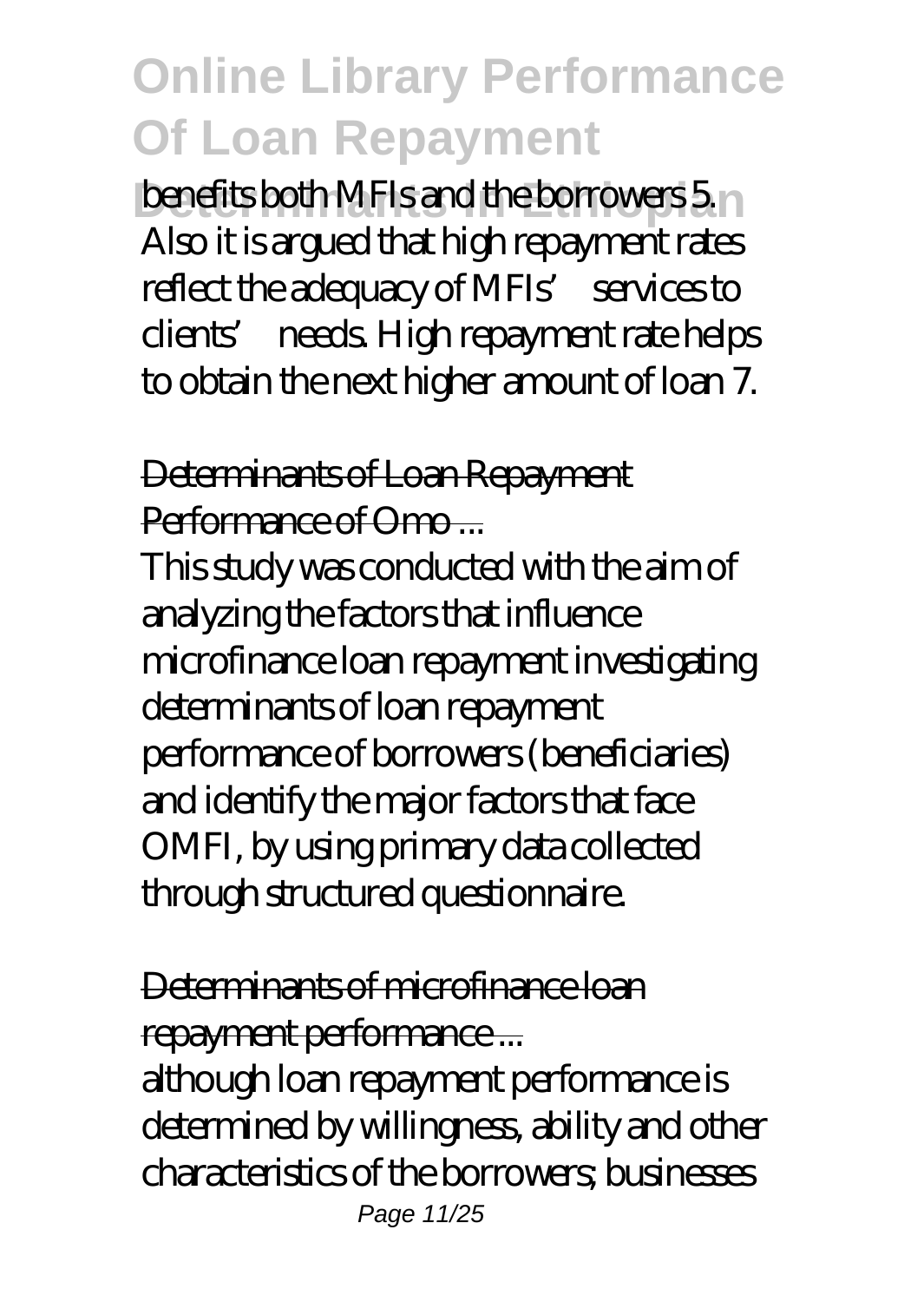characteristics and characteristics of the lending institutions including product designs and

Determinants of Loan Repayment Performance in Shashemene ... The results indicate that agro ecological zone, off-farm activity and technical assistance from extension agents positively influenced the loan repayment performance of smallholder farmers, while...

#### Factors Affecting Loan Repayment Performance of ....

Performance of Loan Repayment Determinants in Ethiopian Micro Finance - An Analysis. Micro finance involves the provision of micro-credit, savings, and other services to the poor that are excluded by the commercial banks for collateral and other reasons.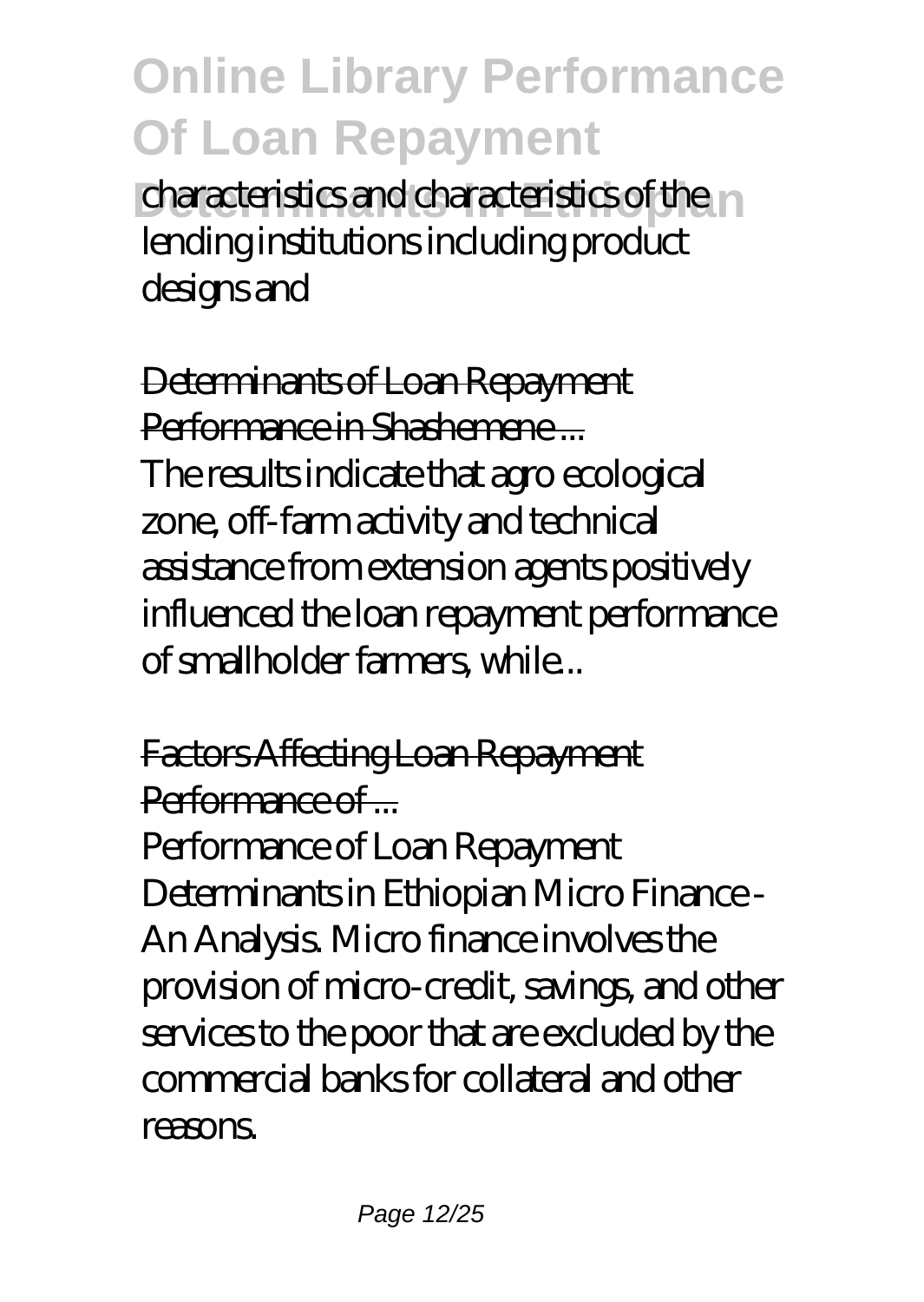**Performance of Loan Repayment** pian Determinants in Ethiopian ... (PDF) EFFECT OF LOAN REPAYMENT DETERMINANTS ON CUSTOMERS PERFORMANCE AMONG COMMERCIAL BANKS BRANCHES IN BUNGOMA COUNTY, KENYA | IJSSIT Publication and Hamisi Evelyne - Academia.edu Commercial Banks as financial intermediaries play a cardinal role in an economy by mobilizing savings, reducing costs of financial transactions and managing risks.

This paper investigates the repayment behavior of borrowers of a nonprofit Indian microfinance institution, Indian Institute for Mother and Child, using a novel data set comprising approximately 20,000 installment records within the period April Page 13/25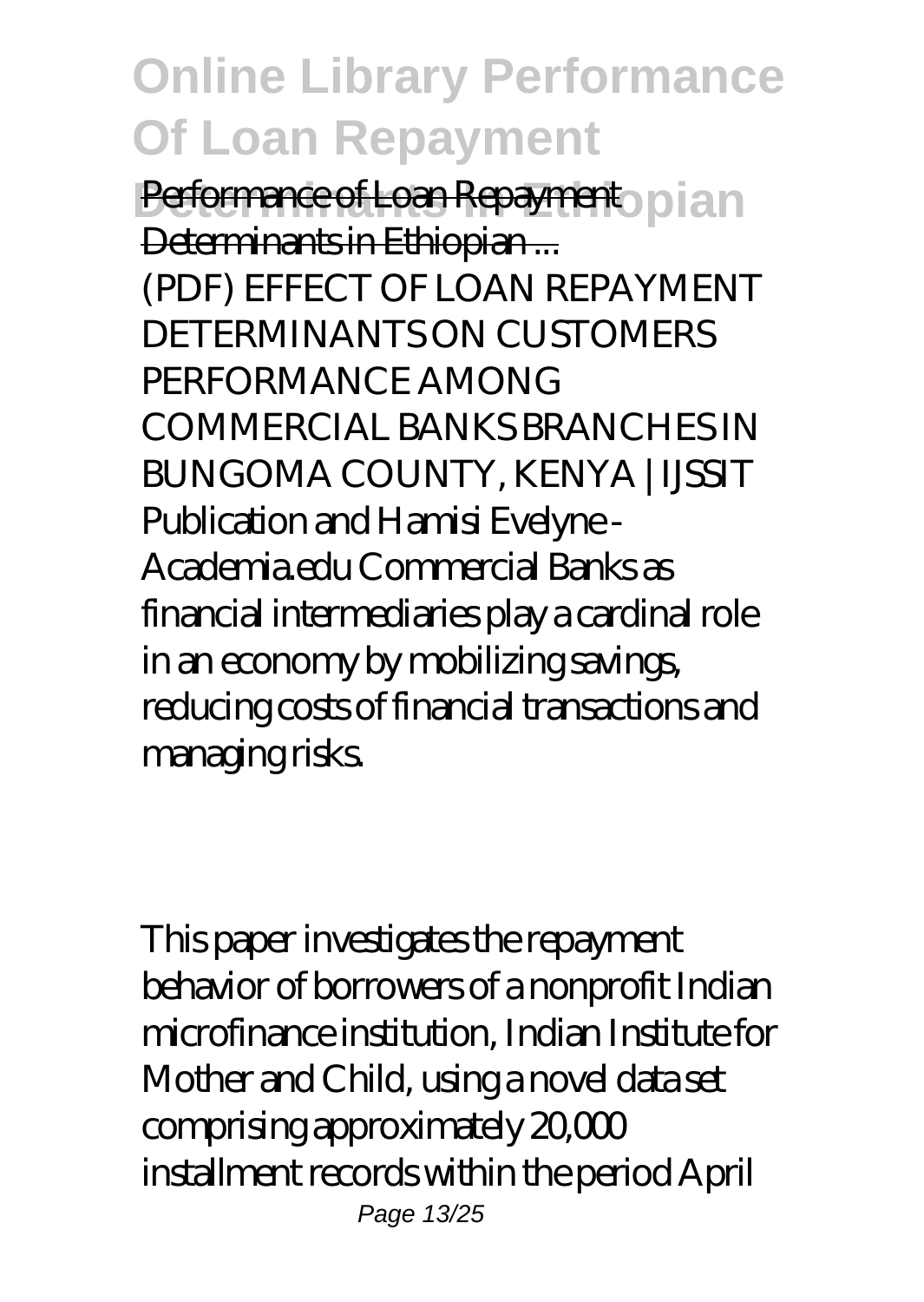2009-November 2012. Controlling for n context variables, the influence of loan limit, loan size, and business activity on loan repayment is investigated. Empirical results show that the repayment rate improves as borrowers get closer to the loan limit, which is the maximum available loan. While no statistically significant difference across different types of business activities is identified, the main result hints at a relevant role played by motivational effects in fostering the probability to fully and timely repay a loan.

Master's Thesis from the year 2018 in the subject Business economics - Investment and Finance, language: English, abstract: This study assesses the determinants of successful loan repayment performance of project financing in the case of Development Bank of Ethiopia. The study uses explanatory design and quantitative Page 14/25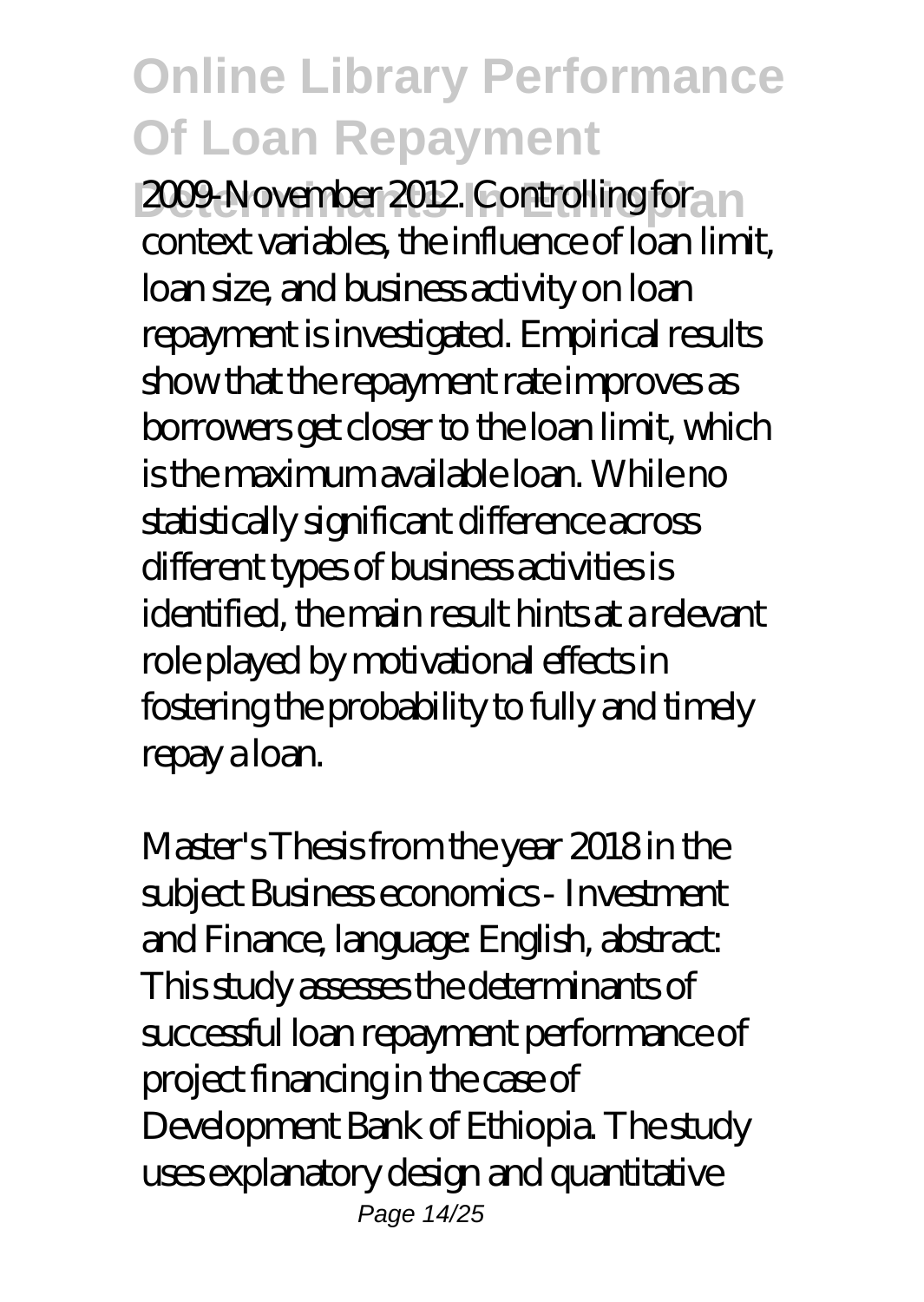research approach. Secondary data was in used. The collected data were taken from individual borrowers' files. Hence, the total sample size was seventy-five (75), of which 40 (53%) were successful financed projects (non-defaulters), whereas the rest 35 (47%) were non-successful ones (defaulters). The data was analysed via correlation followed by logistic regression model using SPSS version 20. The independent variables used in the study are accessibility of market, amount of loan, availability of raw material, distance from project location to raw material destination, distance from project location to output product market, educational level, equity debt ratio, loan processing time, managerial experience of project manager, number of project followup, project implementation period, type of management and type of market for the commodity financed. In the study, a logistic regression model was used to identify Page 15/25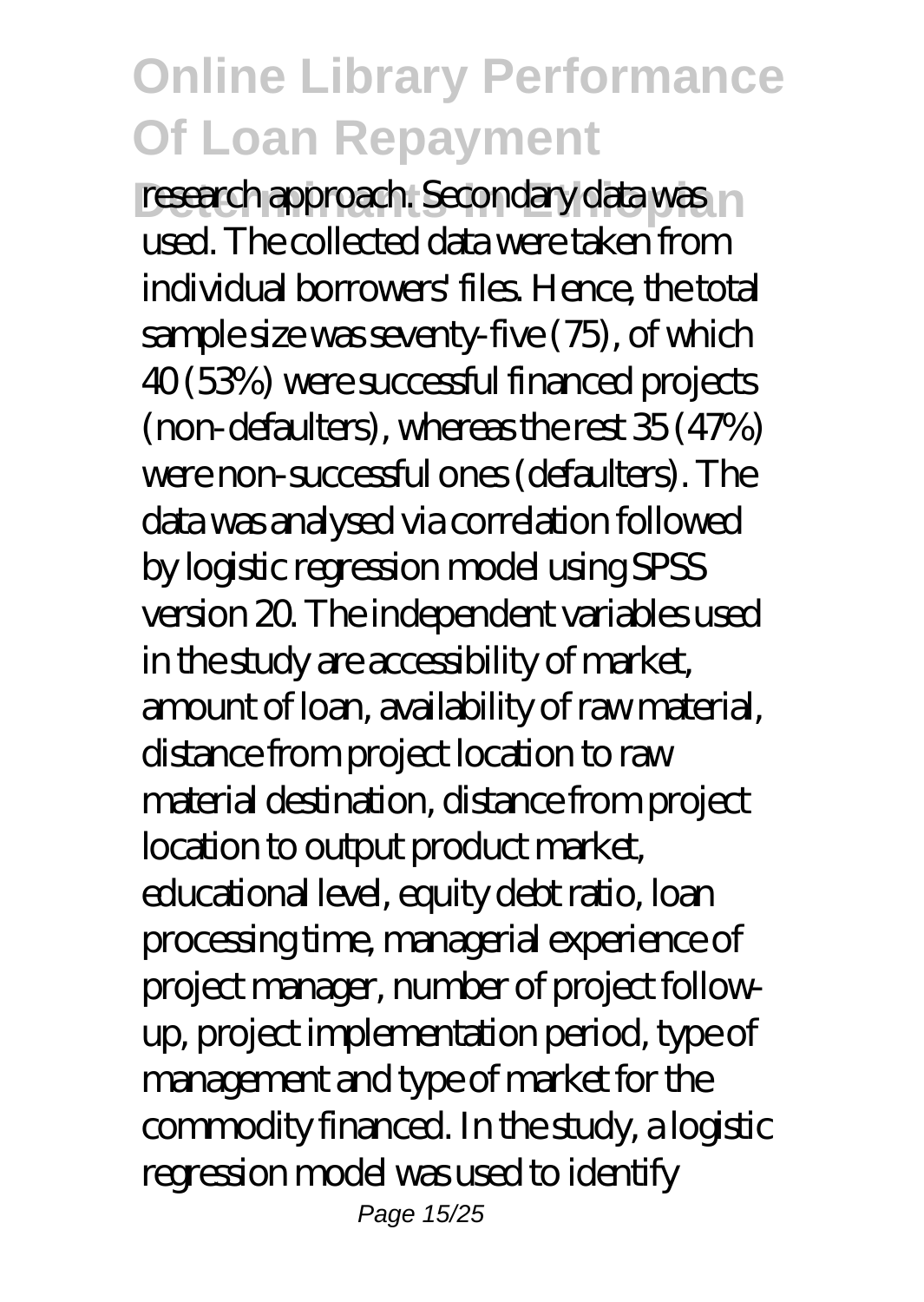variables which determine successful loan repayment performance. The paper reveals that the managerial experience of project managers, loan processing time, educational level, number of project supervisions/ followups by the bank, delay in project implementation period and type of management for the financed projects were statistically significant determinant of loan repayment performance of DBE's financed projects. This study suggests that Development Bank of Ethiopia better intensify its project monitoring and followup work in order to make well-informed decisions and provide technical assistance for its credit-assisted projects; give due attention to minimize the bureaucracy that delays the loan processing time; critically analyse the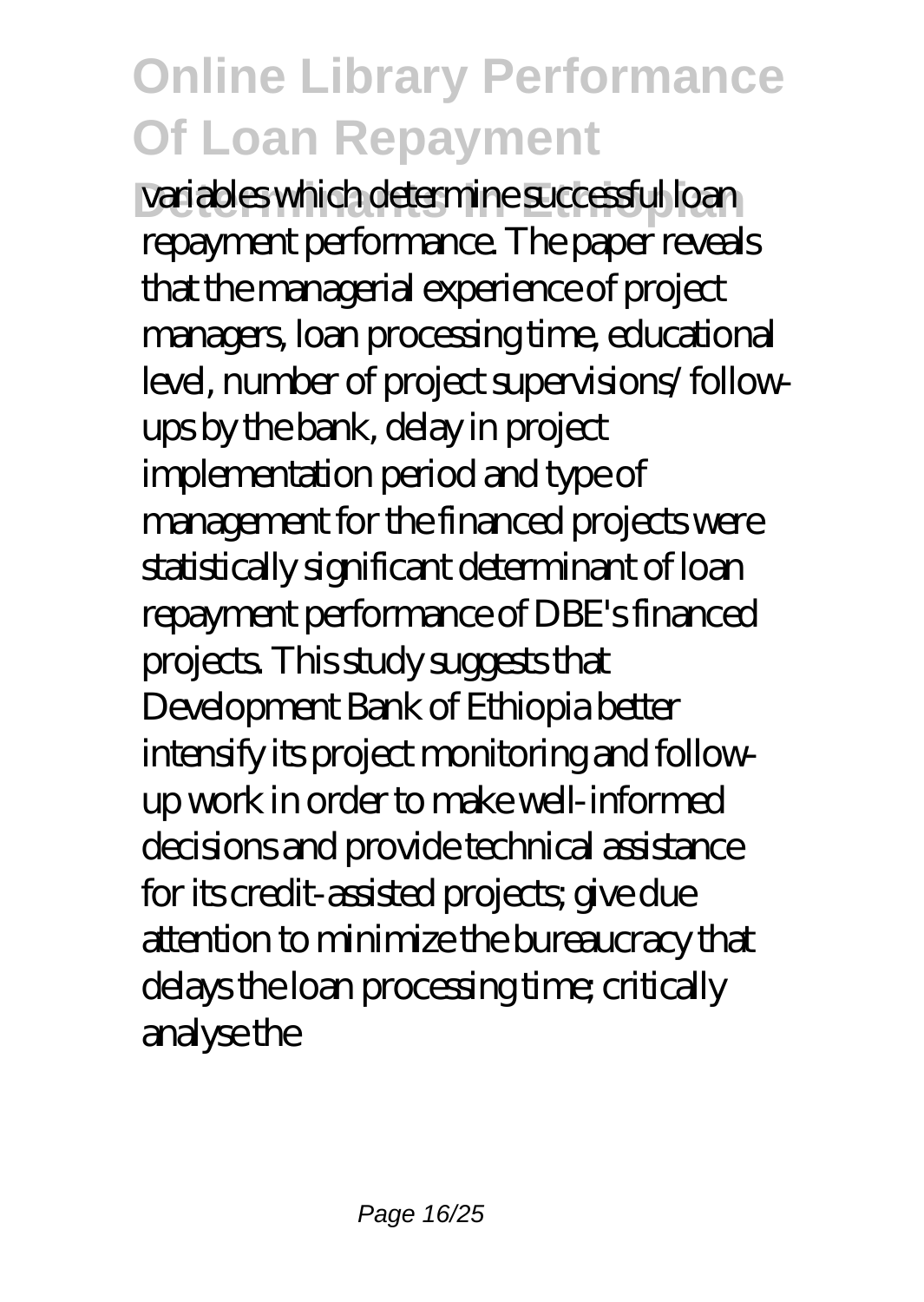**Loan Repayment has been a long lasting** problem in the financial sector since the ages of Adam. Loan forms the largest asset of most financial institutions therefore there is a need to understand the necessary associated risks with credits to make high recovery rates. This book will help most financial institutions and projects know how to handle agricultural projects in a better way to improve their portfolio and balance sheet. I believe the information provided in this book will add to the existing knowledge available to the government in formulating policies to improve productivity of the sector.

Document from the year 2019 in the subject Business economics - Investment and Finance, , course: ECONOMICS, language: English, abstract: The main objective of the study is to identify the borrower characteristics that discriminate them into Page 17/25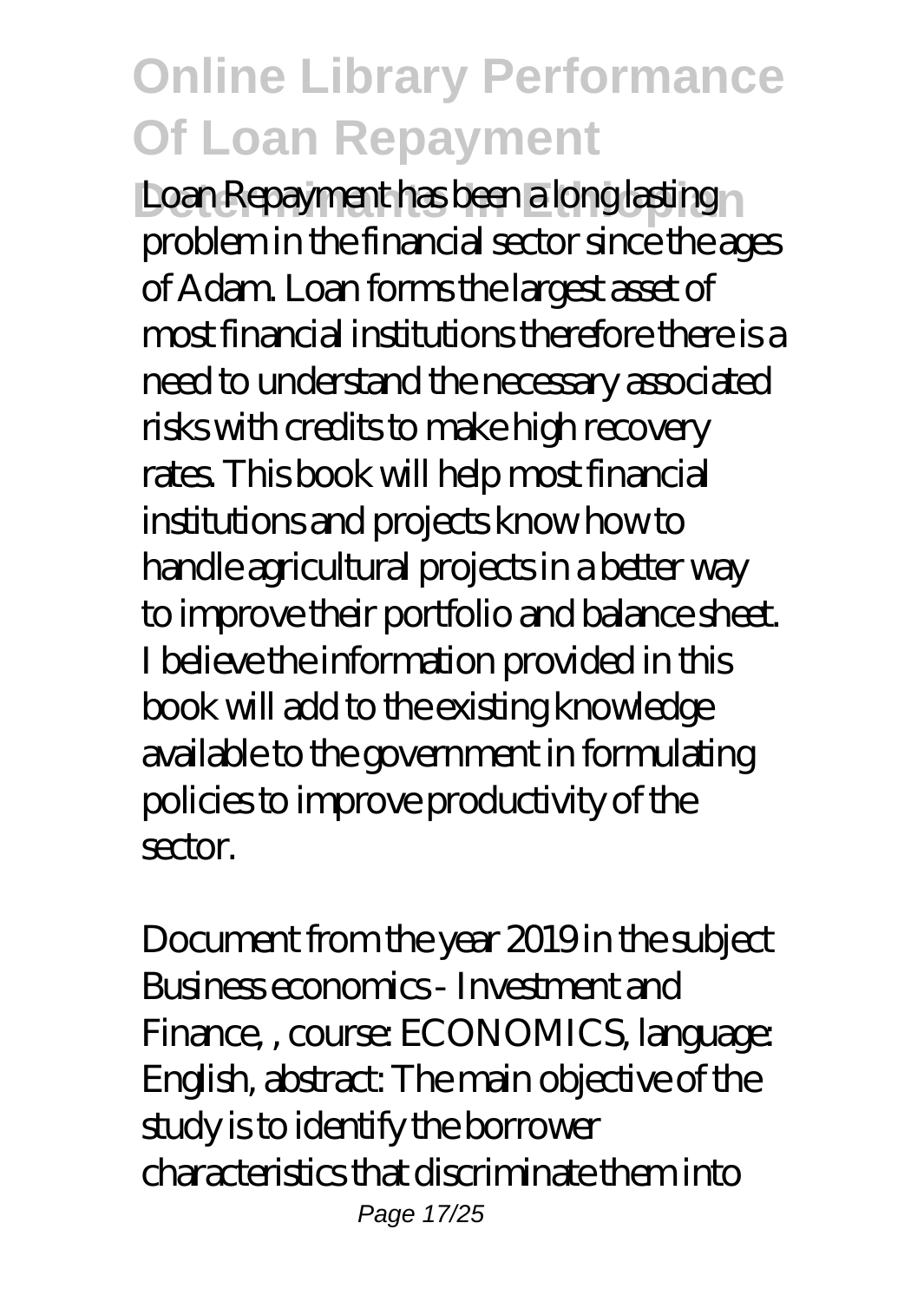defaulters and non- defaulters and examine the determinants of loan repayment and their credit worthiness in Microfinance institutions in Vavuniya district in Sri Lanka. In line with above general objective, this study has the following specific objectives: To identify the borrower characters those classify them into defaulters and nondefaulters in the study area. To evaluate the impact of major demographic characters such as age, gender, levels of education, civil status and family members of the borrowers that impact on their repayment performance and credit worthiness. To investigate how the farming characters like income, farm size, ownership of land, farming experience and availability of non-farm income as well as farmers' attributes such as purposes of loan, crop failure, weather conditions and knowledge about loans affect loan repayment and discriminate the borrowers into two groups in the study area. Financial Page 18/25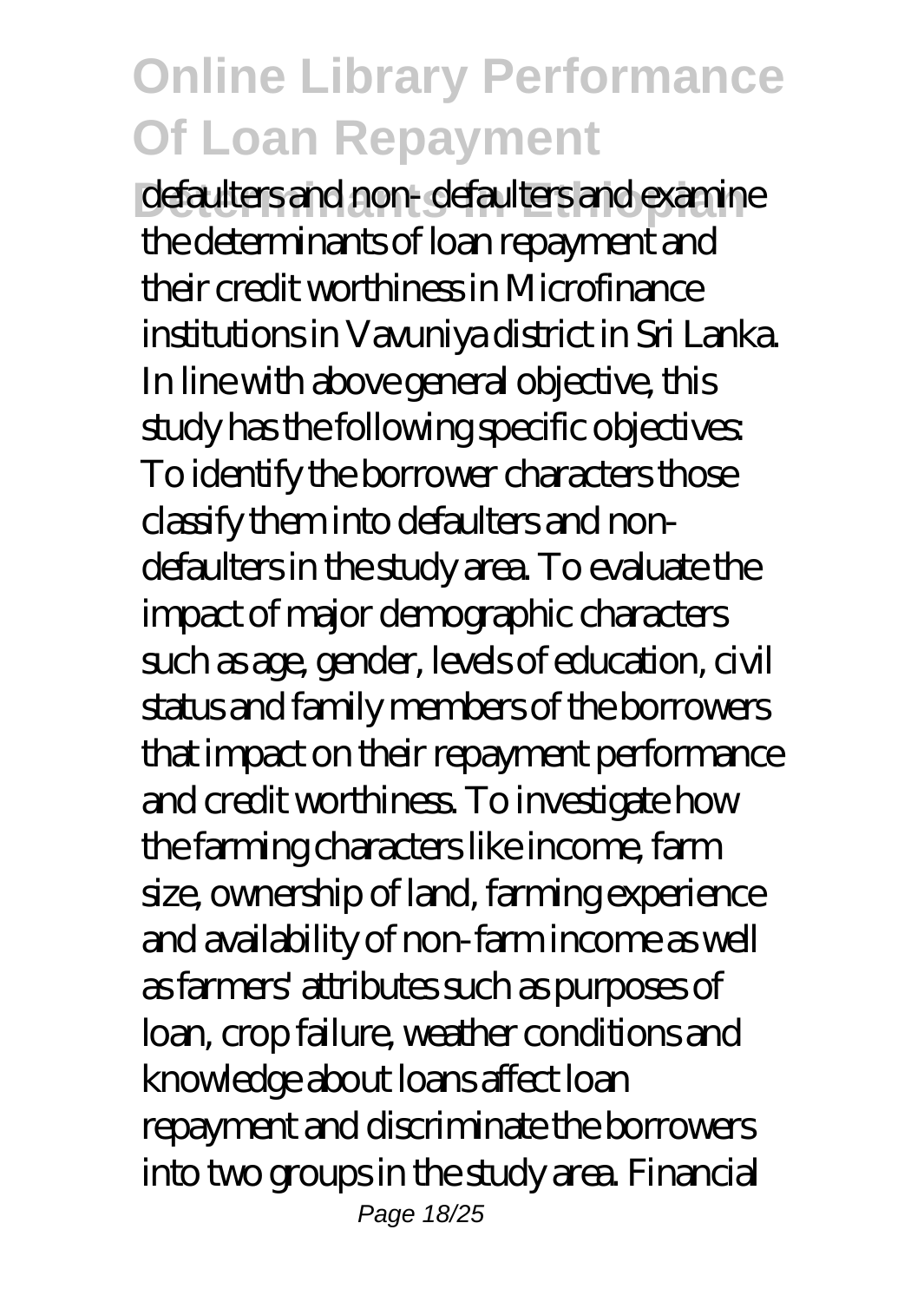institutions and banks have major role in financial sector as well as rural sector of an economy in terms of providing loans to the rural community in developing countries like Sri Lanka. The borrowers especially, farmers are able to get the loans from the microfinance institutions to improve their living standard through agricultural activities and generate their income. Even the borrowers have chances to receive the loans, the microfinance institutions and banks are facing the problems to recover the loans from the borrowers. Thus, default rate among the borrowers has been increasing over time which is the difficult task to manage the banks and financial institutions. There are a number of many factors particularly demographic and farming characters that affect the loan repayment rates. There has not been any empirical research conducted regarding to repayment performance among the borrowers who get Page 19/25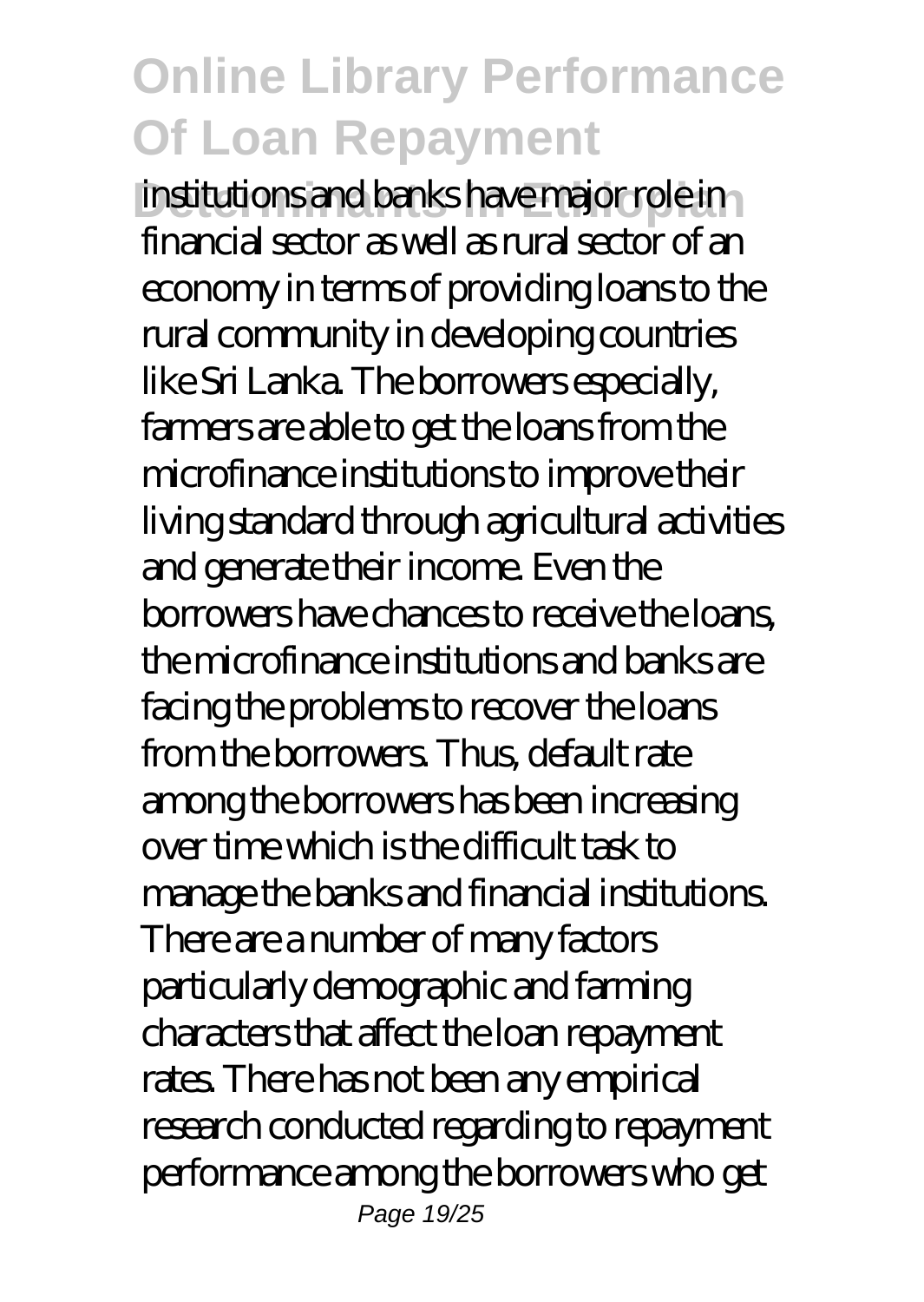the loans from SANASA Thrift, Credit and Cooperative Society (TCCS) banks in Vavuniya district. Therefore, this study tries to provide the relevant information for a better understanding on the determinants of loan repayment performance of the borrowers and the information will be useful for policy makers, other lending institutions and stakeholders for their future decision making on granting the loans for their clients.

Currently, poverty becomes a major problem in many developing countries. In these countries poverty is sever which has left millions of people out of basic needs for survival. In Ethiopia, there are many poor people living in rural and urban areas. The availability of financial services plays an important role in creating self-employment opportunities for the majority of low income population. The main problem of the poor Page 20/25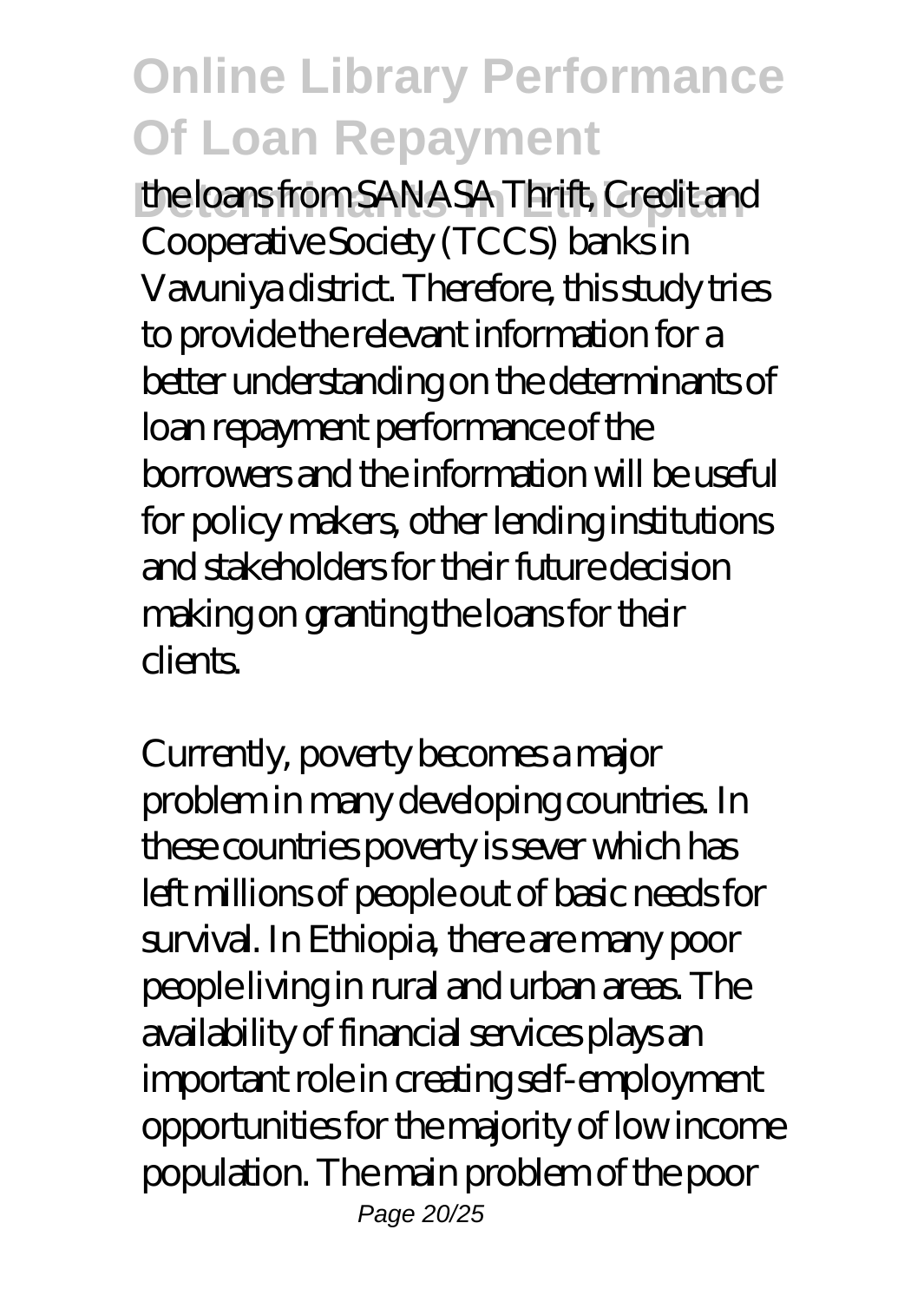performance of financial institutions in m many developing countries is high rate of non-repayment of loan or default. Financial service provision program will be successful if the loan disbursed is healthy and repaid on time. The study conducted and compiled in this book may assist in guiding financial institutions or loan facilitating organizations to set appropriate criteria and standard procedures of loan disbursement. Loan repayment performance is affected by a number of socioeconomic and institutional factors. While some of the factors positively influence the loan repayment, the other factors are negatively affecting the loan repayment.

Loan default is becoming an increasing problem that threats the sustainability of many microfinance institutions. The causes of the problem are multi- dimensional and non uniform among different literatures. Page 21/25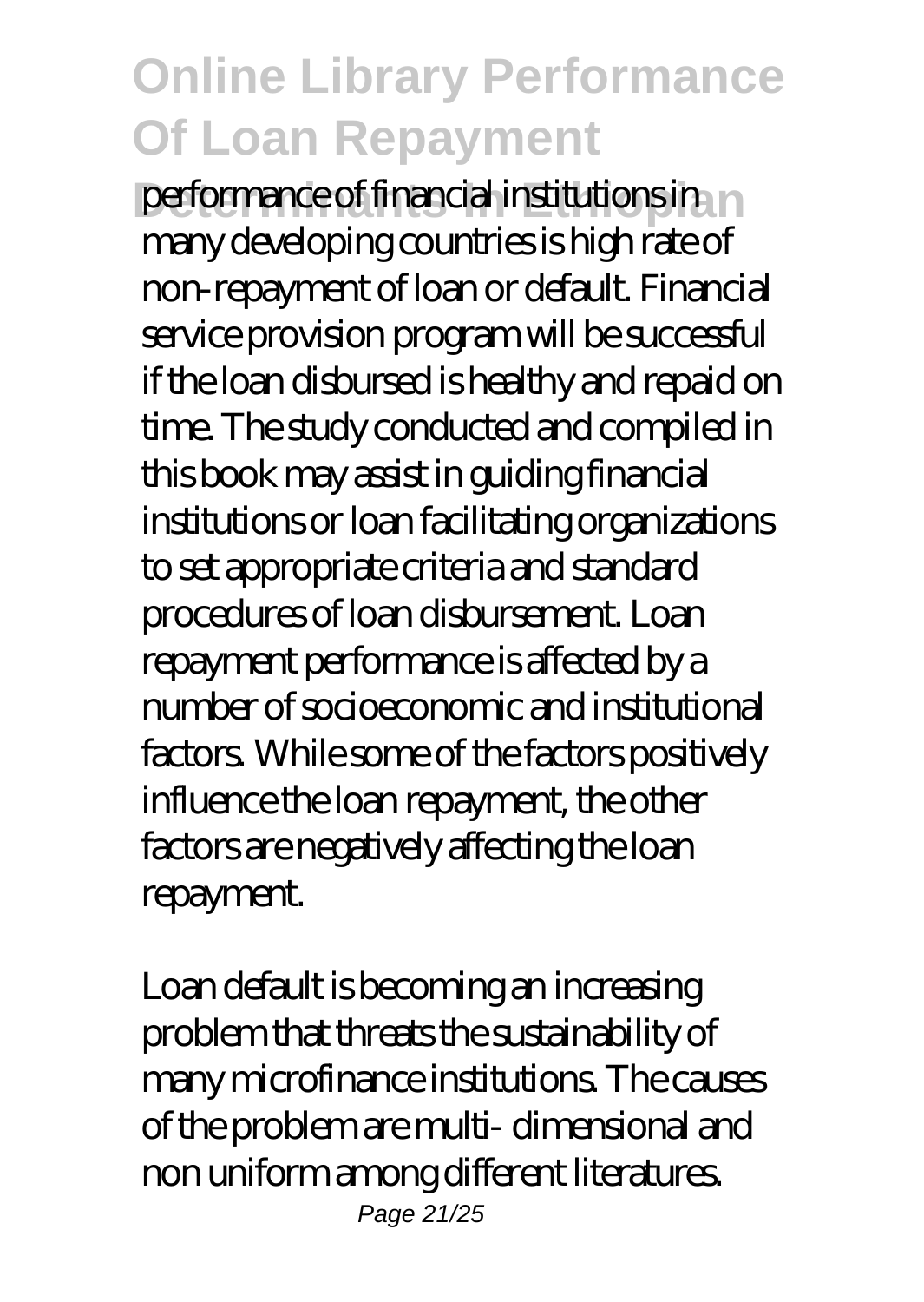This book, therefore, provides analysis of factors affecting loan repayment performance of women in Harar Microfinance Institution (HMFI). It is mainly based on primary and secondary data. For the analysis purpose, both descriptive statistics and logit regression were used to compare two groups, defaulters and non defaulters, with respect to some explanatory variables. It reveals that loan repayment performance of women is affected by various socio- economic, demographic and institutional factors. It also provides vital information to diverse literatures and has a potential to through light into the area that policy makers, implementing agencies and, anyone else who may engage in providing loan, especially for developing countries, should venture to improve loan repayment performance of borrowers as well as to ensure sustainability of microfinance Page 22/25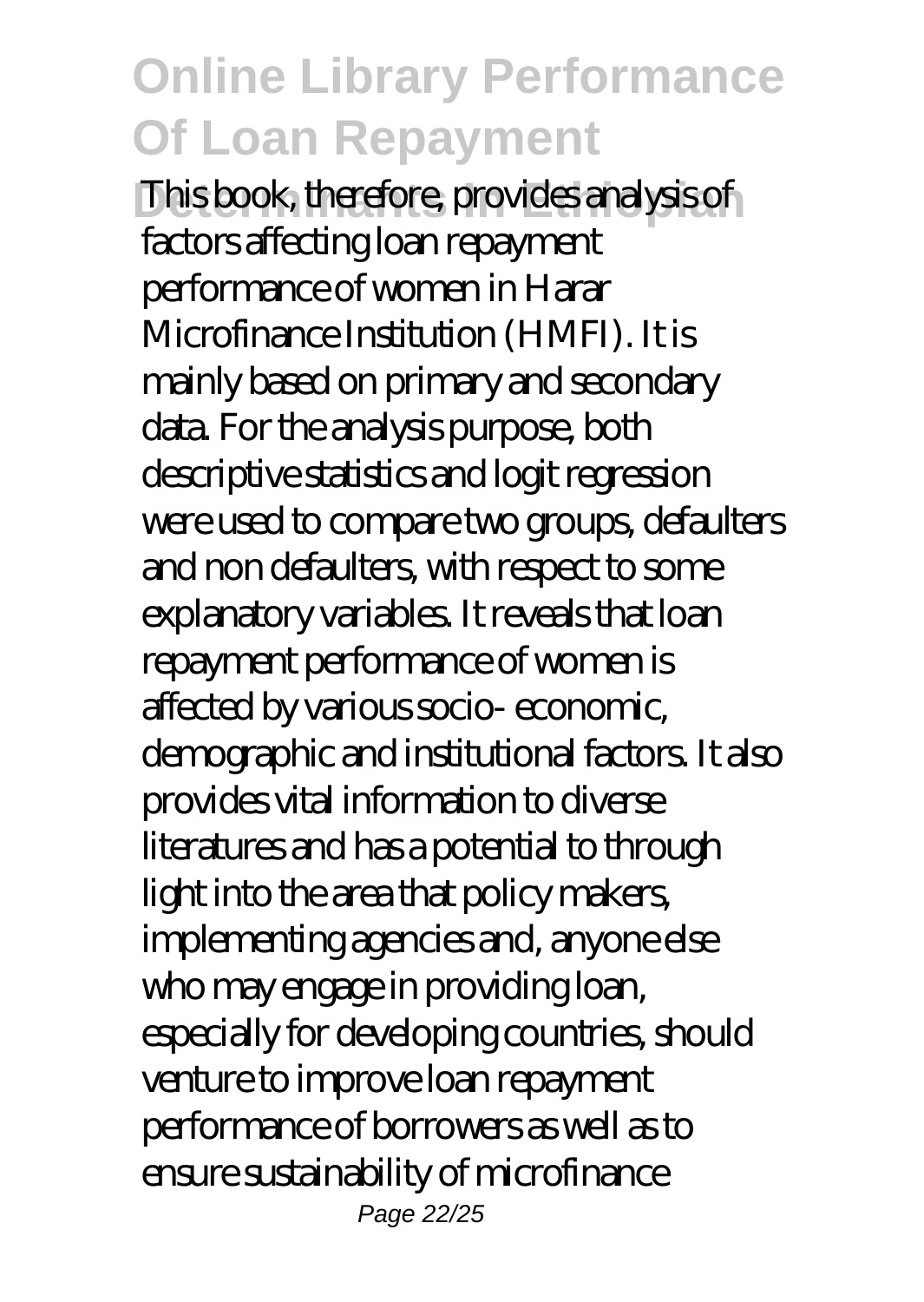### **Online Library Performance Of Loan Repayment institutions nants In Ethiopian**

Repayment of loans and their determinants studies particularly group repayment has been of interest with many researchers. This research which focused on SHGs (self-help groups) a growing and successful group model in India aimed to contribute to the knowledge base on group lending. SHGs which are informal social groups and are not registered are a conduit through which members receive external loans. The SHGs in Andhra Pradesh have a high repayment rate in external loans particularly the banklinkage loans standing at 90.6%. The average repayment rate for the external loans (87.8%) is higher than internal loans which have a repayment rate of 57.70%. Internal loans are flexible and allow members to reschedule and as such that is one important Page 23/25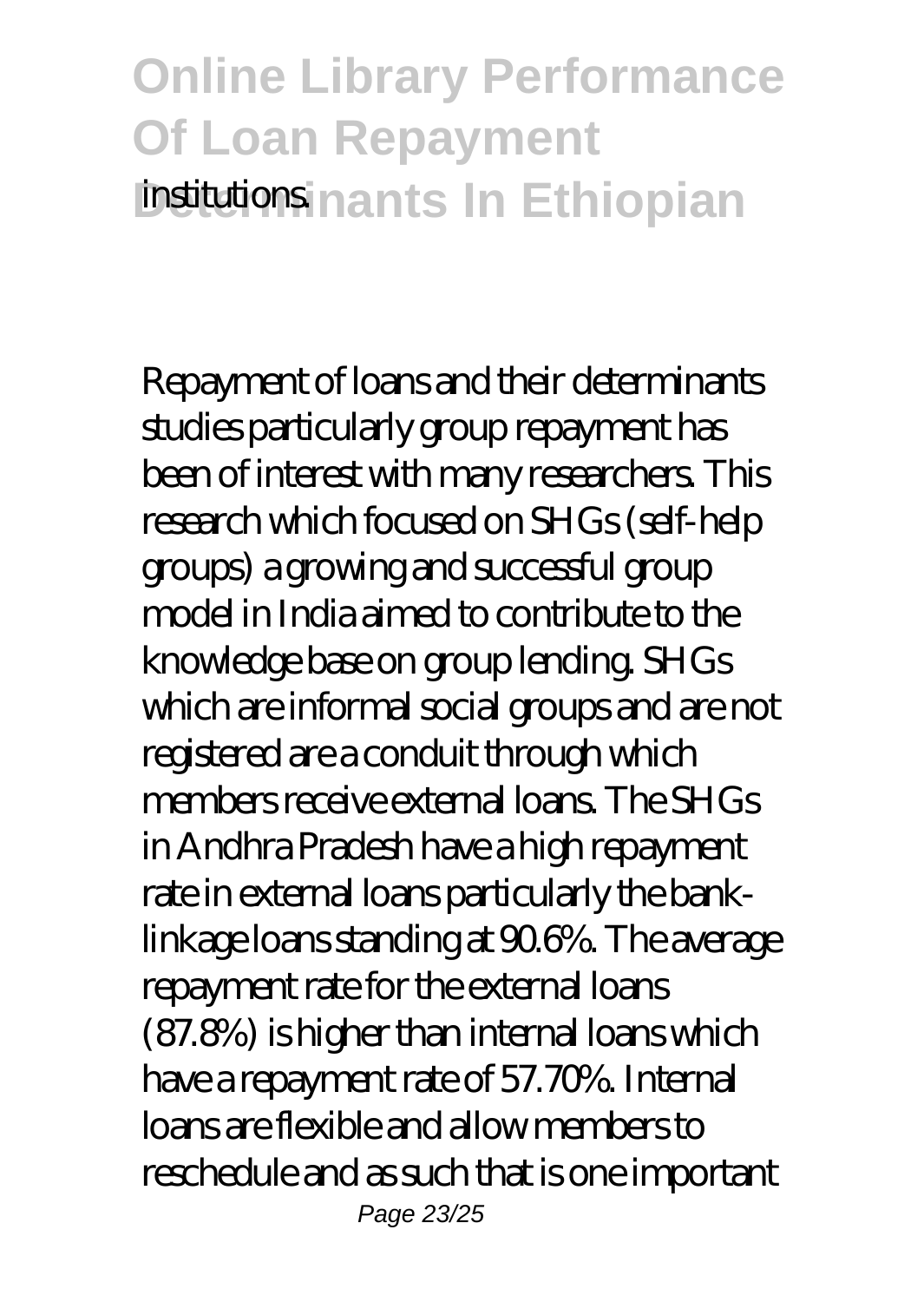explanation for the lower repayment rate and therefore supporting institutions should support SHGs in managing their savings effectively. The econometric results show that peer monitoring through regular meetings and rules assist group members in repaying their loans in time. The size, experience (number of years since first loan), savings, rules, peer monitoring, size squared are significantly correlated to the repayment rate of the SHGs. The SHG model is a complex model therefore the usual determinants of group solidarity, pressure, trust are not significantly correlated to the repayment rate in this analysis although they have expected signs except group solidarity.

Copyright code :